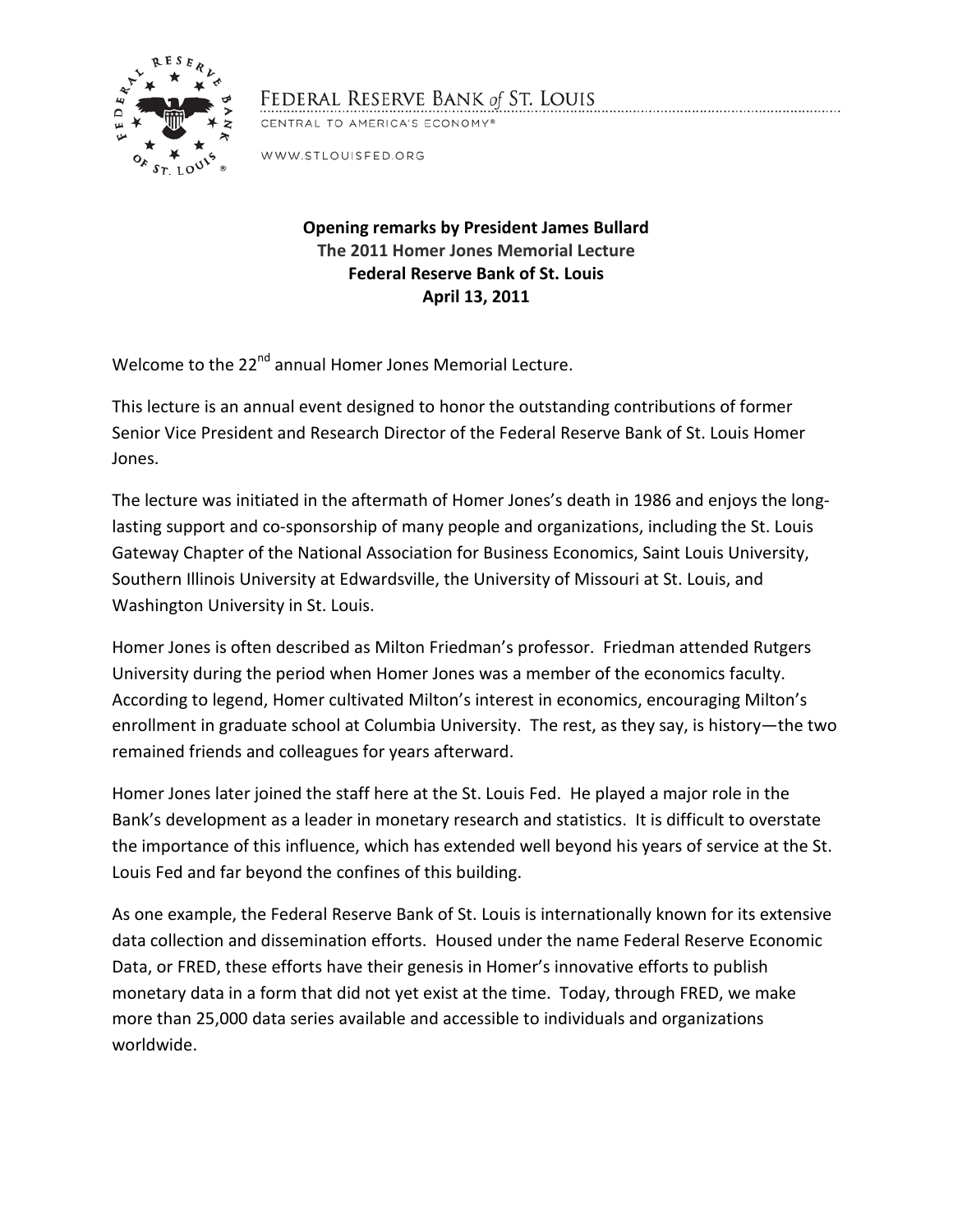Another Homer Jones legacy is the St. Louis Fed's enduring commitment to rigorous, independent economic research. Milton Friedman once wrote that Homer had a great belief in the persuasive power of facts and an unusual patience in pressing his views. It was during Homer's tenure—and, importantly, with the firm support of then-Bank President Darryl Francis—that the Federal Reserve Bank of St. Louis became known for challenging conventional wisdom with rigorous analysis and stubborn facts. That maverick reputation has endured here ever since.

Those of us in the Federal Reserve System who believe the ability to question and re-examine conventional wisdom leads to better policy owe a great debt to Homer Jones. The Fed's ability to absorb and tolerate multiple viewpoints helps prevent groupthink and leads to superior monetary policy and, ultimately, to better macroeconomic performance.

It is only fitting for us to use the Homer Jones Memorial Lecture to spotlight others who have made a significant impact on monetary policy and central banking. It is a pleasure for me to introduce this year's very distinguished speaker, Axel Weber.

Dr. Weber is currently the president of the Deutsche Bundesbank—the central bank of Germany—and, in this capacity, also a member of the Governing Council of the European Central Bank (ECB). He has occupied these positions since April 2004. Prior to his service with the Bundesbank and the ECB, President Weber taught at several distinguished academic institutions and was a member of the German Council of Economic Experts. He also serves on the board of directors of the Bank for International Settlements in Basel, Switzerland.

As many of you know, Dr. Weber has been in the middle of extremely complex policy problems during the global financial panic of 2008 and, more recently, during the ongoing European sovereign debt crisis. I want to take this opportunity to thank Axel for his outstanding public service during this critical period. He has provided great leadership and representation for Germany, as well as outstanding global leadership, under the most trying of circumstances.

Axel surprised all of us last month when he announced that he has decided to return to academia and take a one-year position as a guest professor at the University of Chicago, beginning in June. He will surely be missed in the policy arena, but relatively speaking, we are now looking forward to being neighbors.

I know that we will all learn a lot from Axel in the next year as he has time to reflect on his experience in central banking during one of the most tumultuous periods in recent memory. For this reason, I am very much looking forward to the coming year, and I hope we can get